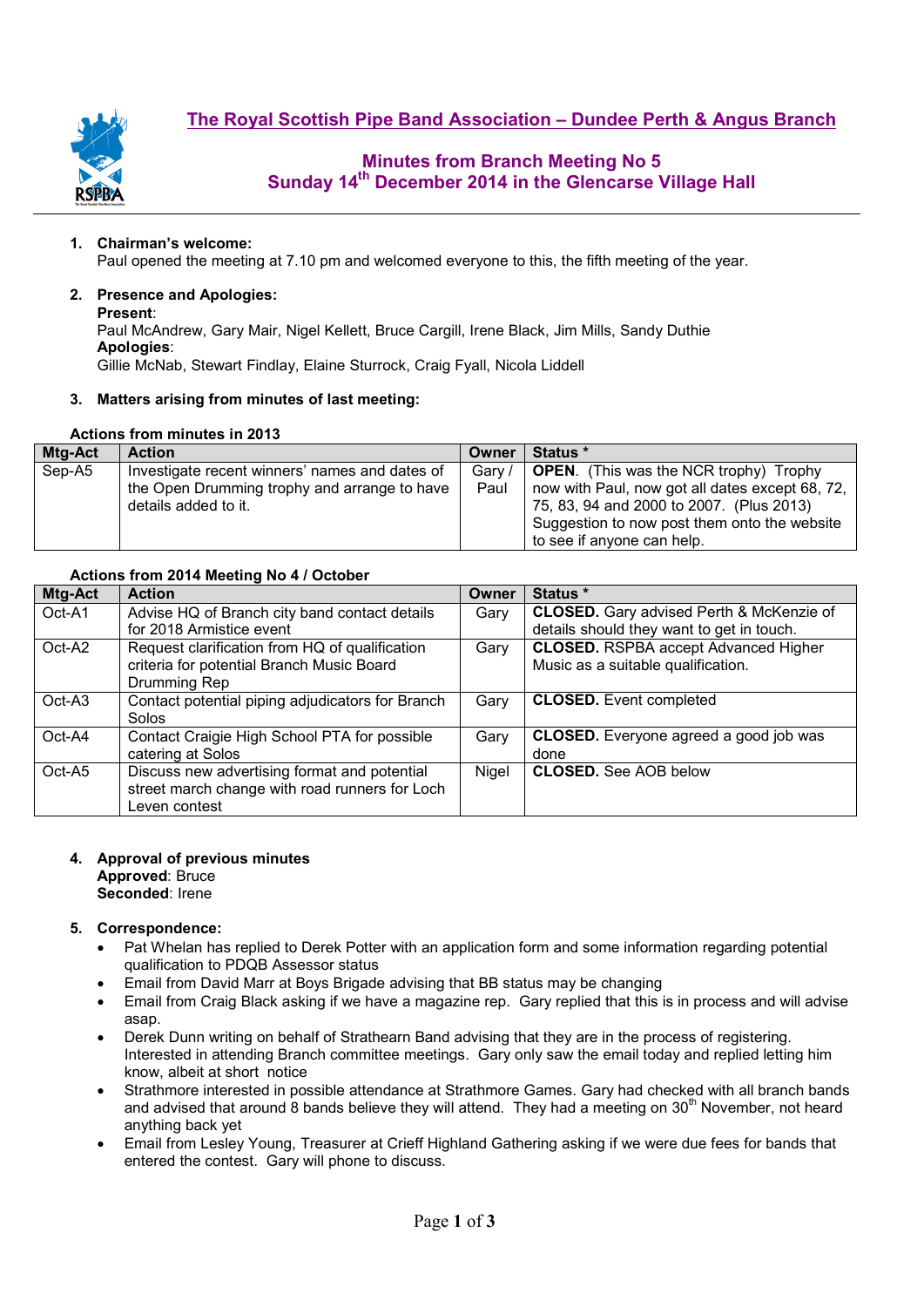

# **Minutes from Branch Meeting No 5 Sunday 14th December 2014 in the Glencarse Village Hall**

### **6. Treasurer's Report:**

- Irene presented the accounts, contained in a separate confidential document
- **7. Music Board Report: (order changed from this meeting forward. Music Board Report will now precede the Director's Report)** 
	- Bruce reported from the last Music Board Meeting on  $22<sup>nd</sup>$  November as follows:
		- o Good debate about splitting NJ grade
			- Intermediates play same as Grade 4A (8 10 bands)
		- o Derek Potter's potential application as assessor was discussed, and will be processed as and when he applies
		- $\circ$  New band being formed by members of the BB band. Music Board currently assessing what level to admit this band as. (Band name still to be confirmed)
		- o Proposals for AGM have gone forward. NJ format and 42 day registration

#### **8. Director's Report:**

- Paul reported as follows from the past 2 meetings:
	- $\circ$  Paul has been appointed by RSPBA to attend and chair the Fife AGM on 21<sup>st</sup> December
	- $\circ$  Child protection policy is now complete
	- o HQ have had a quote to carry out improvements to the building
	- o Review of working groups. Board of Directors looking at which groups are really still working
	- o Robert Wallace, former principal of College of Piping, has approached to manage a fund for novice and juvenile bands for transport to contests
	- o Format of 2016 Worlds. Need to pin it down this year if possible to put in the programme
	- o Novice Juveniles should be split into 2 grades if approved at AGM
	- o Joe Noble and Mick O'Neil gave a proposal on potential development of Worlds Solo Drumming. Directors stated that we were interested in developing drumming within the different branches. Some good constructive discussions were had on this subject.
	- o Directors have been given approval to hold a local rules Grade 4A and 4B competition at Perth
	- $\circ$  World Championships has been awarded to Glasgow for 6 years with a 2 year notice period from either side
	- o Proposed rule changes:
		- A branch may put forward a rule that you should enter a certain number of minors before you can enter a major
		- Wording to be changed about bands to have to carry (and show if required) their band prints
		- 3.7 clause proposed changing from 14 days to 42 days did not have a lot of support
	- $\circ$  We need to be aware that bands that are playing at minor contests are registered with the RSPBA

# **9. Website Report:**

• None. (No webmaster currently serving on the committee)

#### **10. AOCB:**

- Jim: McKenzie concert at Gardyne Theatre in Feburary 27<sup>th</sup> 2015.
	- Jim: Represented the Branch at Valerie Rogers' funeral on 12<sup>th</sup> December
- Nigel: Loch Leven Contest:
	- Nigel met Martin Hill, Road Runners President, on 21<sup>st</sup> November, and discussed the proposed changes. Sat  $9<sup>th</sup>$  May is confirmed. Runners looking at moving start back to Gacé Gardens, and aren't worried about whether there is a Street March or not immediately before it. Programmes not an issue if not doing them – they would be happy for one band (eg Kinross) to play the runners off at the start.
	- Paul suggests speaking to Lochore re hoardings, they looked good.
- Nigel: Any progress with Pitlochry Games as part of the branch championship? 12<sup>th</sup> September
- Gary: Outreach been trying to get dates for a follow-up but unsuccessful so far. Illnesses etc have proven difficult. Will now be into New Year before we have a follow-up
- Gary: We now have the RSPBA Board Meeting Dates. Potentially align branch meetings to be just after them
	- $\bullet$  7<sup>th</sup> Feb => 8<sup>th</sup> Feb